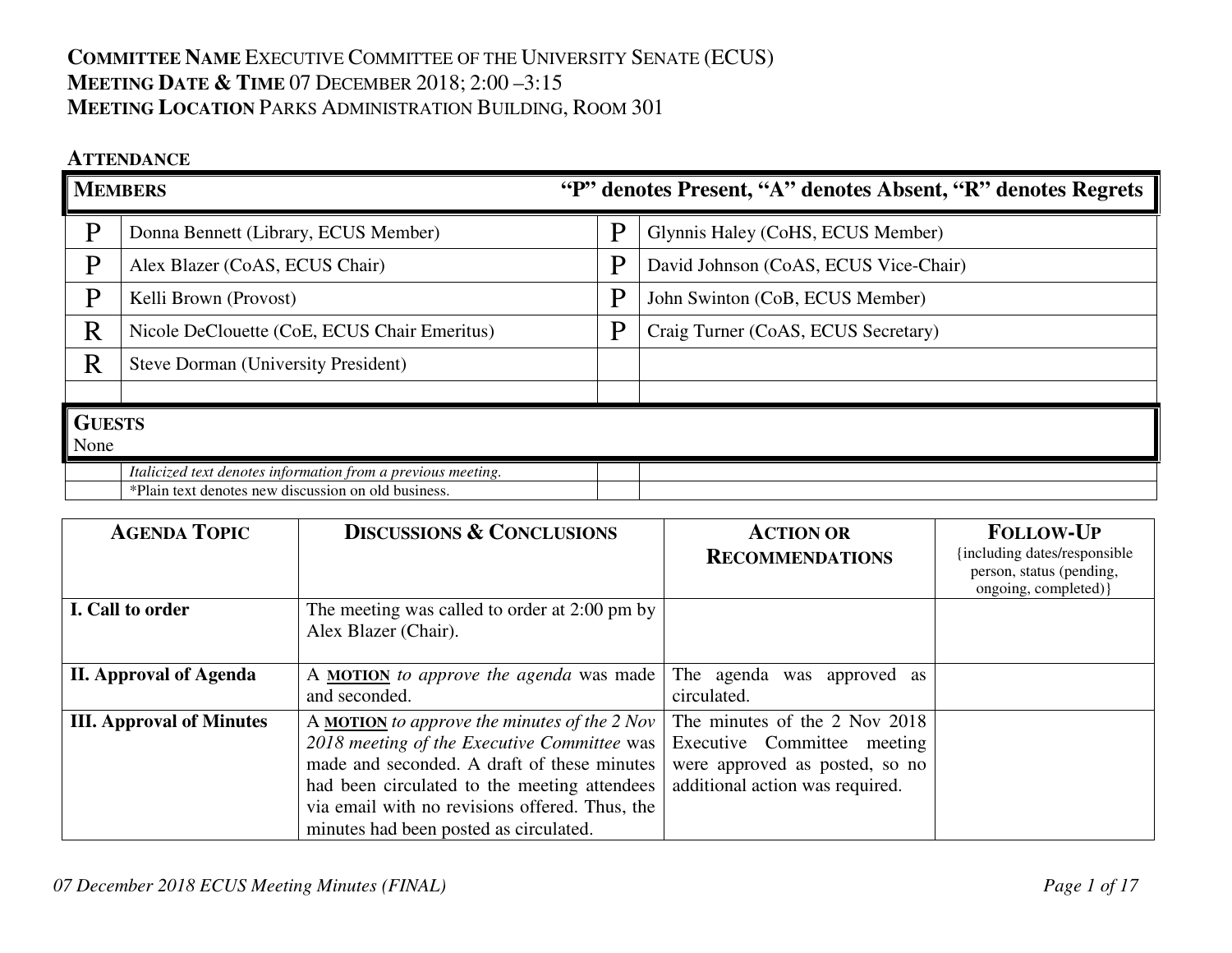| <b>IV. Reports</b>               |                                                                                   |  |
|----------------------------------|-----------------------------------------------------------------------------------|--|
| <b>Presiding Officer Report</b>  | 2018-2019 Governance Calendar will be                                             |  |
|                                  | updated to reflect the revised scheduling of two                                  |  |
| <b>Alex Blazer</b>               | events it advertises in February 2019.                                            |  |
|                                  | 1. The start time of The State of the University                                  |  |
|                                  | Address will now be 1:00pm - rather than                                          |  |
|                                  | $2:00 \text{pm}$ – on Friday, 8 Feb 2019.                                         |  |
|                                  | 2. Service Recognition Ceremony<br>will                                           |  |
|                                  | immediately follow The State of the                                               |  |
|                                  | University Address on Friday, 8 Feb 2019 -                                        |  |
|                                  | rather than be held starting at 3:30pm on                                         |  |
|                                  | Friday, 15 Feb 2019.                                                              |  |
| <b>Presiding Officer Elect</b>   | University Senate Representative One new                                          |  |
| <b>Report</b>                    | university senate representative has been                                         |  |
|                                  | named since the last meeting: Jamie Addy to                                       |  |
| <b>David Johnson</b>             | the Academic Affairs Special Fee Committee                                        |  |
|                                  | with a 2018-2021 term of service.                                                 |  |
| <b>V. Information Items</b>      |                                                                                   |  |
| Actions/Recommendations          |                                                                                   |  |
| <b>University Senate Budgets</b> | <b>Foundation Account</b> for university senate                                   |  |
|                                  | is now established and the balance will be                                        |  |
| <b>Alex Blazer</b>               | reported at our next meeting.                                                     |  |
|                                  | 2. <b>Balance</b> The balance of the university                                   |  |
|                                  | senate budget (\$5000 allocation annually)                                        |  |
|                                  | is presently at $$1597.16$ as there were no                                       |  |
|                                  | expenditures since the last ECUS meeting.<br>Anticipated expenditures include the |  |
|                                  | reimbursement of attendance expenditures                                          |  |
|                                  | for USGFC meeting attendees <david< th=""><th></th></david<>                      |  |
|                                  | Johnson and Glynnis Haley for the spring                                          |  |
|                                  | 2019 USGFC meeting.                                                               |  |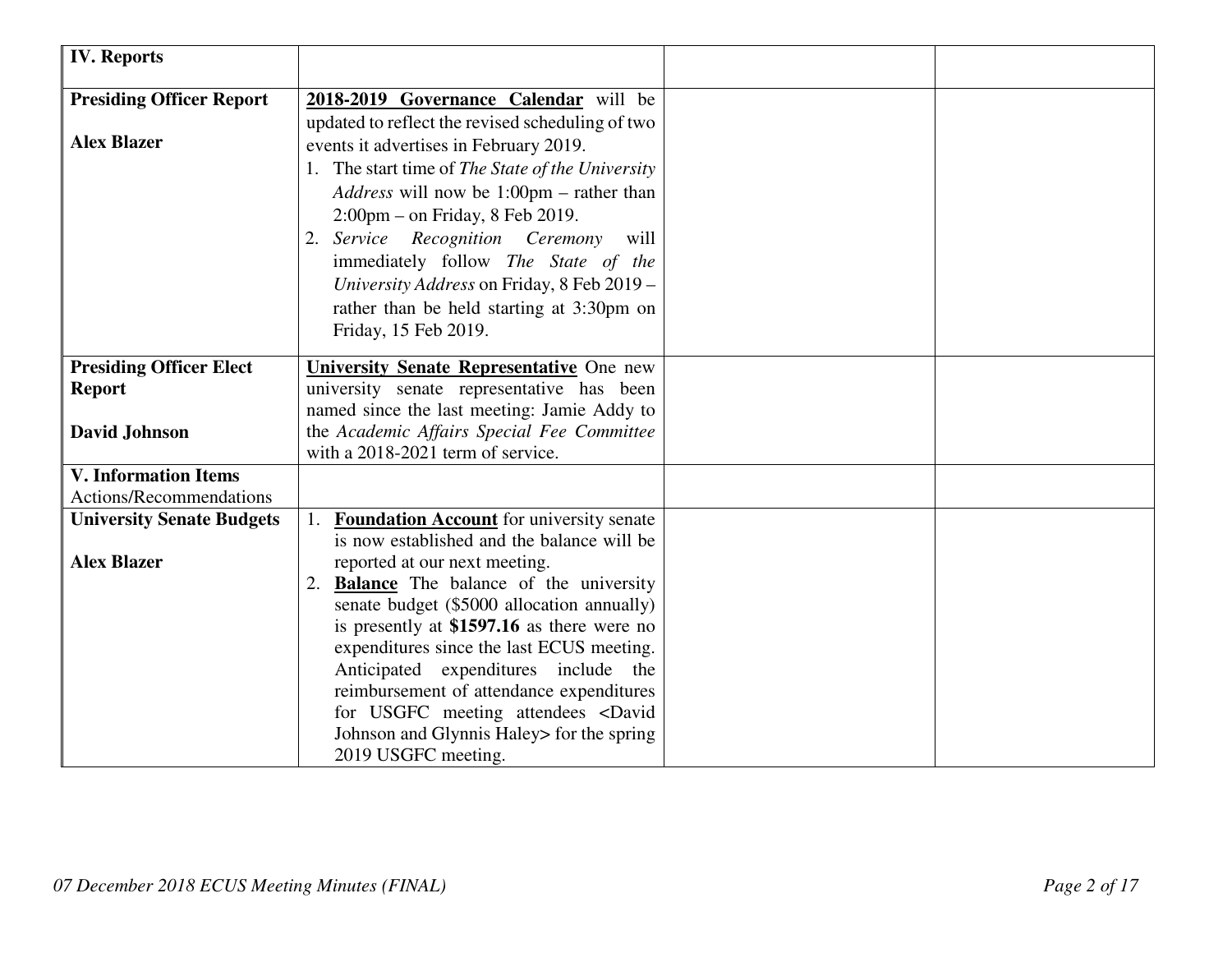| <b>VI. Unfinished Business</b>   |                                                |  |
|----------------------------------|------------------------------------------------|--|
| <b>Review of Action &amp;</b>    |                                                |  |
| <b>Recommendations, Provide</b>  |                                                |  |
| updates (if any) to Follow-up    |                                                |  |
|                                  |                                                |  |
| <b>Inventory and Review of</b>   | 7 Sep 2018                                     |  |
| <b>Official Documents of the</b> | 1. At the 2018 Governance Retreat, Nicole      |  |
| <b>University Senate</b>         | DeClouette and John Swinton agreed to          |  |
|                                  | serve as the ECUS work group on this           |  |
| <b>Nicole DeClouette</b>         | <i>initiative.</i>                             |  |
| <b>John Swinton</b>              | 2. Presently other obligations are taking      |  |
|                                  | precedence for both Nicole DeClouette and      |  |
|                                  | John Swinton, and they anticipate making       |  |
|                                  | some progress on this initiative by the 5 Oct  |  |
|                                  | 2018 ECUS meeting.                             |  |
|                                  | 3. A brief discussion included the following   |  |
|                                  | talking points.                                |  |
|                                  | a. There is a list of official documents in    |  |
|                                  | the supporting document University             |  |
|                                  | Senate Highlights for the 2018                 |  |
|                                  | governance retreat which includes              |  |
|                                  | university senate mission,<br>vision,          |  |
|                                  | beliefs, governing concepts, meeting           |  |
|                                  | etiquette, governance history, and the         |  |
|                                  | university senator handbook.                   |  |
|                                  | b. A suggestion was made to fold all of        |  |
|                                  | these official documents into the              |  |
|                                  | university senator handbook<br>$\overline{as}$ |  |
|                                  | chapters) updating as necessary the            |  |
|                                  | documents for accuracy, currency, as           |  |
|                                  | well as for compliance with university         |  |
|                                  | senate bylaws AND adding a revision            |  |
|                                  | process. In this way, there will be only       |  |
|                                  | one official document to maintain going        |  |
|                                  | forward.                                       |  |
|                                  |                                                |  |
|                                  |                                                |  |
|                                  | 5 Oct 2018                                     |  |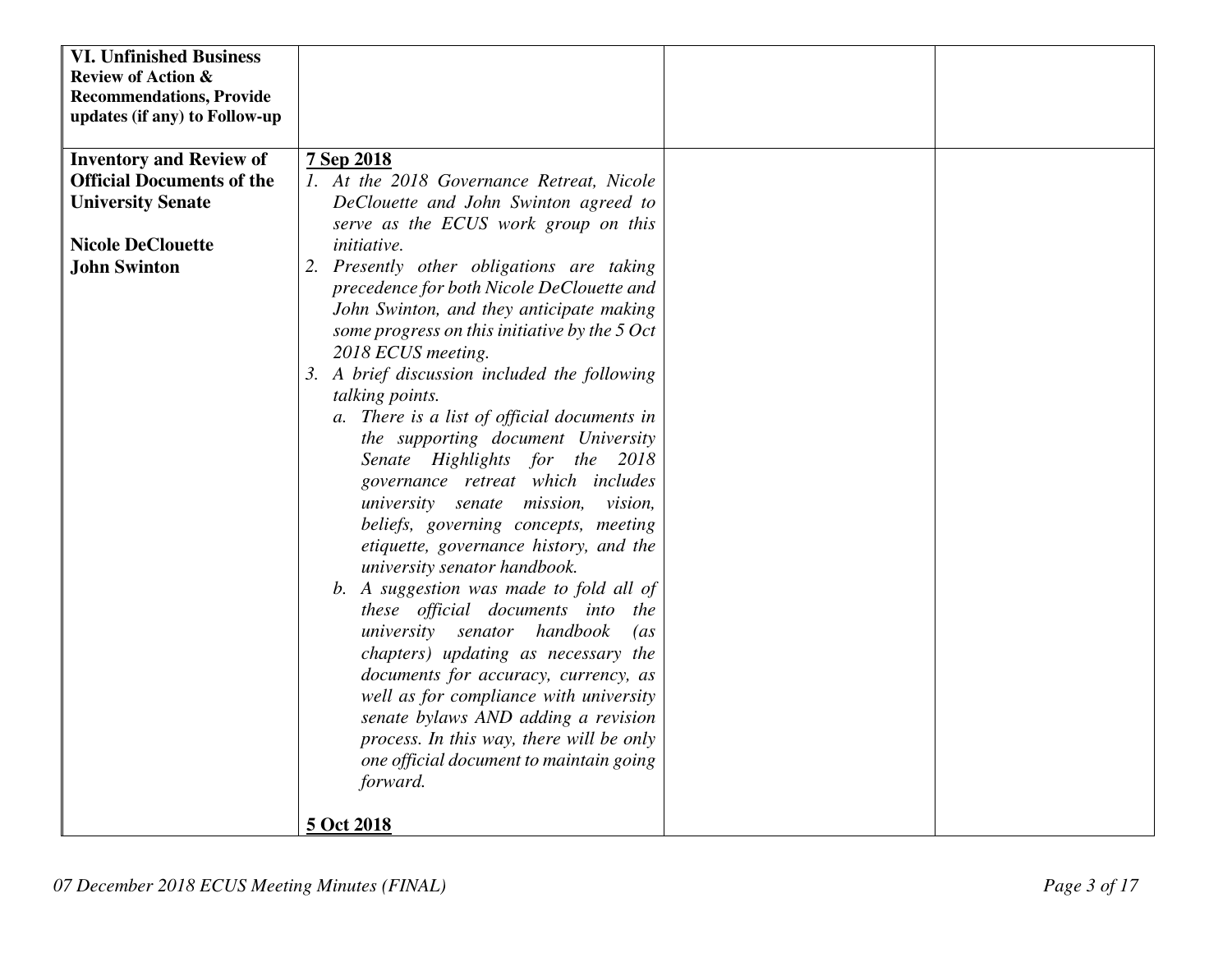| As both John Swinton and Nicole DeClouette         |  |
|----------------------------------------------------|--|
| had extended regrets and were unable to attend     |  |
| this meeting, Alex Blazer read into the record     |  |
| their update.                                      |  |
| The governance history has been reformatted        |  |
| (larger font) and added as a proposed new          |  |
| section to the university senate handbook. Our     |  |
| next step is to bring this history and references  |  |
| to university senate bylaws up to date. After      |  |
| that, we will draft a proposed revision process    |  |
| to guide future handbook updates.                  |  |
|                                                    |  |
| 2 Nov 2018                                         |  |
| John Swinton and Nicole DeClouette provided        |  |
| the following update. The work on this project     |  |
| is ongoing. To date, proposed revisions include    |  |
| the following.                                     |  |
| 1. All official documents of the university        |  |
| senate have been folded into the university        |  |
| senator handbook.                                  |  |
| 2. An editorial pass has been made through         |  |
| the entire handbook to propose updates             |  |
| promote<br><i>clarity,</i><br>readability,<br>that |  |
| compliance and consistency with current            |  |
| university senate bylaws, and updates to           |  |
| reflect any recent changes to the university       |  |
| senate that affect the current content.            |  |
| 3. Some events were added to the governance        |  |
| history so that it includes the most recent        |  |
| events of the kind it has been documenting.        |  |
| Yet to do is                                       |  |
| 1. Draft a proposed revision process to guide      |  |
| future handbook updates.                           |  |
| Suggestions from the floor were as follows.        |  |
| 1. Some items such as the governance history       |  |
| may require updates every year. There              |  |
| might be a separate revision process for           |  |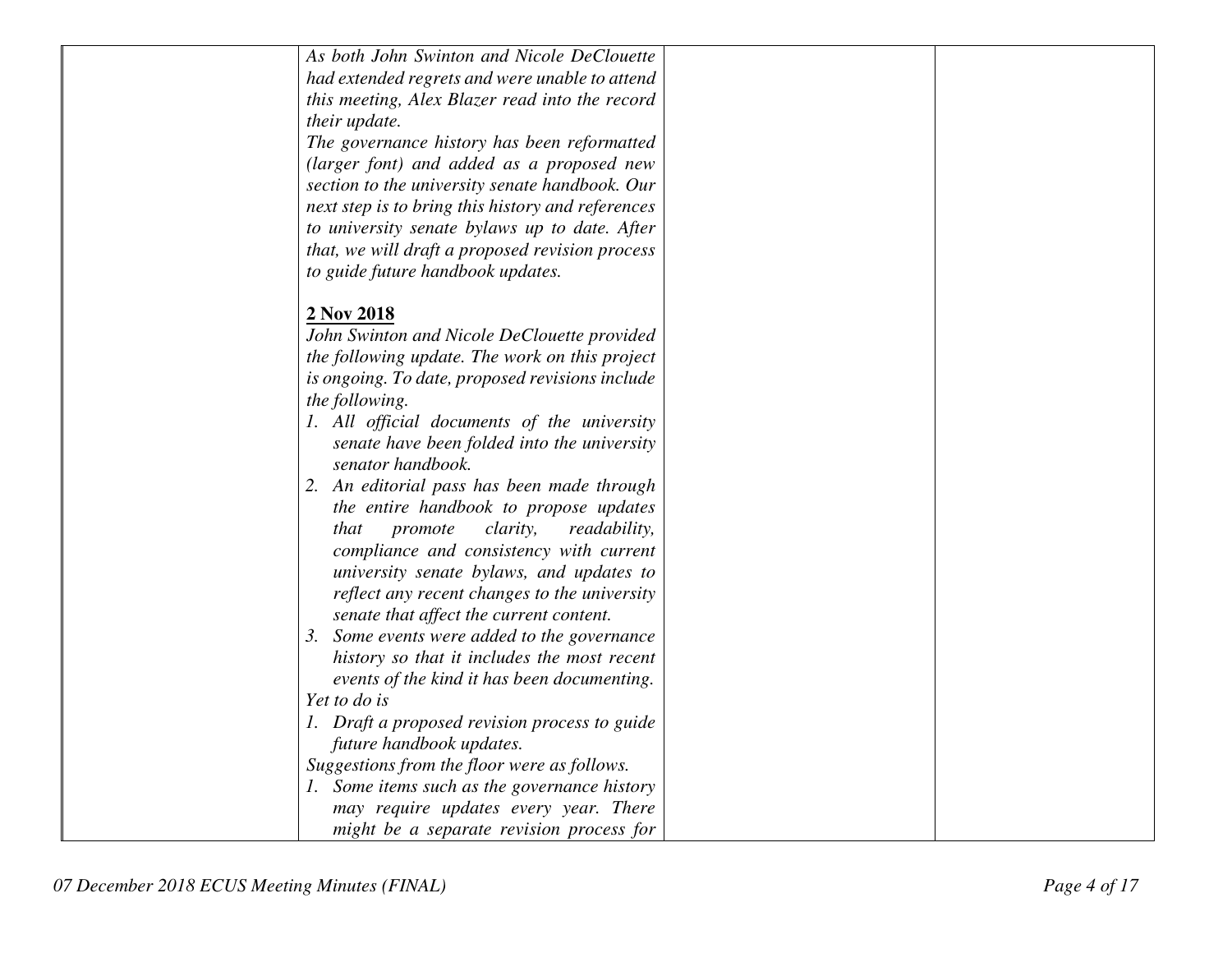|                          | these regular recurring updates from the          |
|--------------------------|---------------------------------------------------|
|                          | revision process for less frequent updates.       |
|                          | 2.                                                |
|                          | The Past Presiding Officer should chair the       |
|                          | handbook review committee annually as             |
|                          | that individual would have the most               |
|                          | intimate knowledge of the most recent             |
|                          | activity of the university senate.                |
|                          |                                                   |
|                          | 7 Dec 2018                                        |
|                          | John Swinton provided the following update.       |
|                          | 1. We continue to work on drafting a revision     |
|                          | process for the university senate handbook.       |
|                          | 2. We also received a suggestion from Alex        |
|                          | Blazer to include a one page summary of           |
|                          | voting practices of the university senate         |
|                          | detailing who votes for what.                     |
|                          | Comments from the floor included                  |
|                          | 1. A request that the draft be finalized for      |
|                          | ECUS review at its 1 Feb 2019 meeting to          |
|                          | allow sufficient time to present the motion       |
|                          | to revise the handbook to the university          |
|                          | senate during the 2018-2019 academic              |
|                          | year. John Swinton anticipated this request       |
|                          | would be easily accommodated.                     |
| <b>University Senate</b> | 2 Nov 2018                                        |
| <b>Representation on</b> | Alex Blazer provided the following context.       |
| <b>University-Wide</b>   | 1. In October, Executive Cabinet reviewed         |
| <b>Committees:</b>       | and confirmed the compositions, charges,          |
|                          | and meeting schedules for all university          |
| <b>Alex Blazer</b>       |                                                   |
|                          | committees and task forces, including             |
|                          | committees that do not require University         |
|                          | Senate representation.                            |
|                          | The intention is to make the committees and<br>2. |
|                          | task forces available on both the University      |
|                          | Senate website and a university website to        |
|                          | be determined.                                    |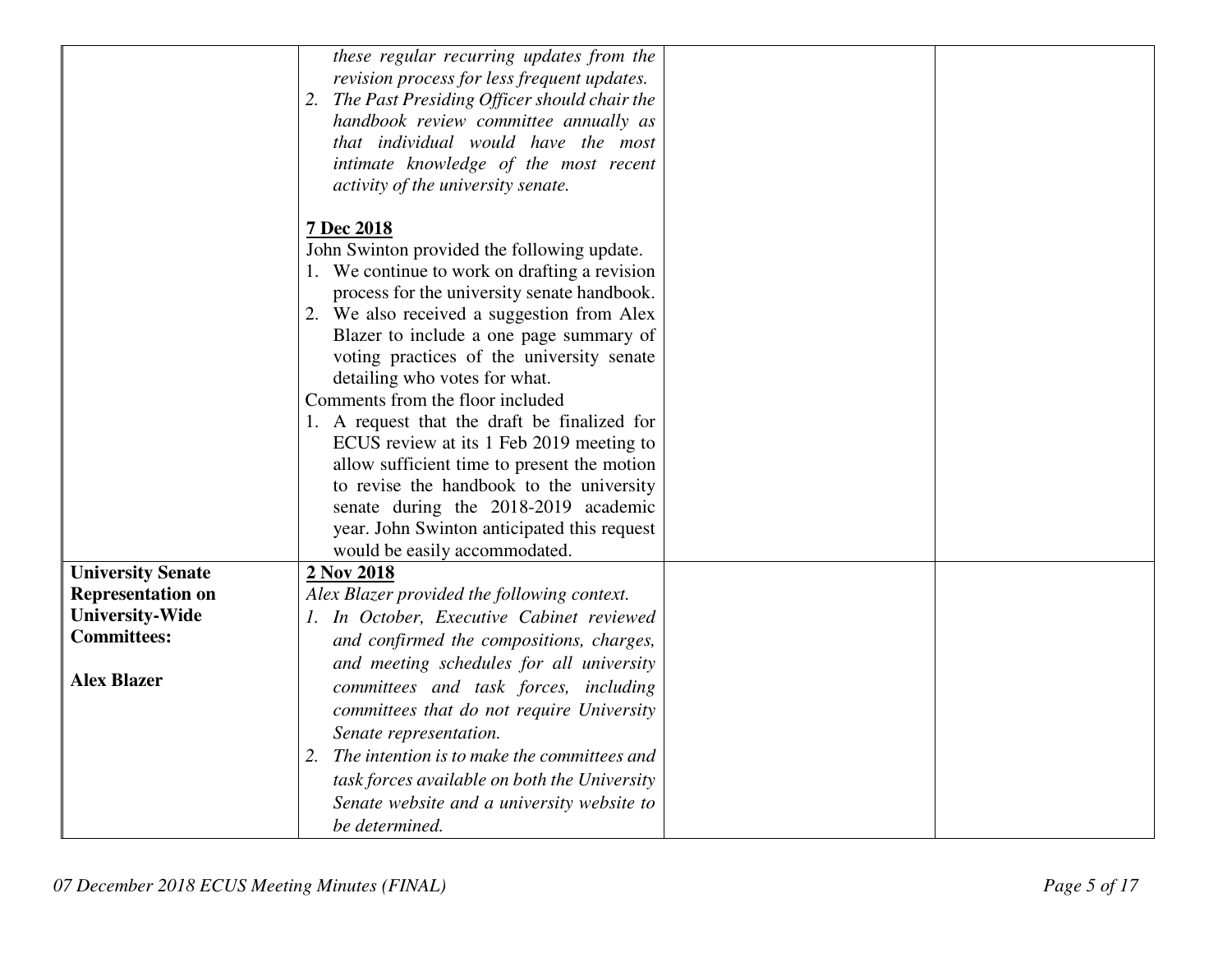| 3. Alex Blazer and Craig Turner reviewed the  |  |
|-----------------------------------------------|--|
| University Senate representation part of      |  |
| the document and would like ECUS to think     |  |
| about 1) how the call for volunteers for      |  |
| representatives can be systematized, and 2)   |  |
| who should represent University Senate on     |  |
| academic committees as well as non-           |  |
| academic committees which already have        |  |
| staff and student representation. One         |  |
| possible way to systematize is to have SCoN   |  |
| put out a call for university senate          |  |
| representative volunteers from elected        |  |
| faculty senators in coordination with the     |  |
| standing committee preference surveys         |  |
| conducted in the spring.                      |  |
| <b>Executive Committee Deliberation</b>       |  |
| 1. All present supported the idea of adding   |  |
| this duty to the responsibilities of the      |  |
| Subcommittee on Nomination (SCoN) and         |  |
| ideally being able to annually handle all the |  |
| university senate representative selections   |  |
| at the same time as the committee slate is    |  |
| constructed. It may take some time to reach   |  |
| this goal. A key step would be to check in    |  |
| annually with Executive Cabinet to confirm    |  |
| the status of existing committees calling for |  |
| university<br>senate<br>representatives<br>as |  |
| continuing or terminating and to become       |  |
| aware of any new committees for the           |  |
| coming year that would require a university   |  |
| senate representative. Follow-up on the       |  |
| placement of the university senate            |  |
| representative could occur<br>the<br>at       |  |
| governance retreat, if necessary              |  |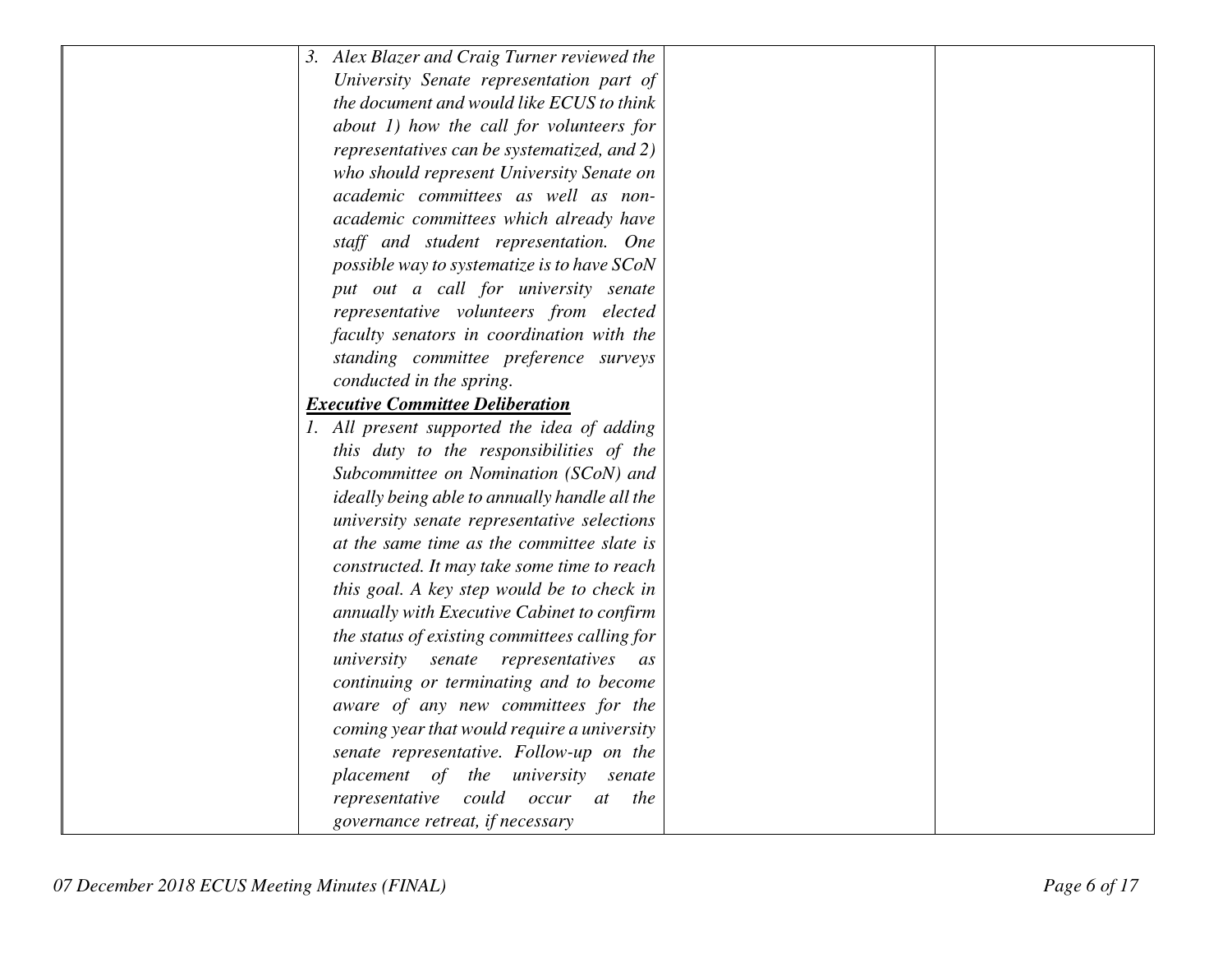| 2. If an election is needed to identify a     |
|-----------------------------------------------|
| university senate<br>representative,<br>all   |
| university senators would vote when the       |
| committee is nonacademic while only           |
| elected faculty senators would vote when      |
| the committee is academic.                    |
| Some university senate representative<br>3.   |
| positions might be skill-set-oriented and     |
| require the successful candidate to possess   |
| certain expertise.                            |
| Some university senate representative<br>4.   |
| positions may naturally align with the        |
| scope of one of the standing committees and   |
| so it may make sense to select the individual |
| from that committee. As one example,          |
| parking is within the scope of RPIPC;         |
| university senate representatives to parking  |
| committees might appropriately be selected    |
| from the membership of RPIPC.                 |
| 5. All present supported the selection of an  |
| elected faculty senator for university senate |
| representatives when the<br>committee         |
| already had appropriate student and staff     |
| representation in its membership. Those       |
| committees of an academic nature might        |
| appropriately not include a staff member,     |
| while nonacademic committees typically        |
| include staff, students, and faculty in the   |
| membership.                                   |
| 6. The selection pool for university senate   |
| representatives might be broadened to         |
| corps of instruction faculty as the number    |
| of university senate representatives needed   |
| meets or exceeds the number of elected        |
| faculty senators available.                   |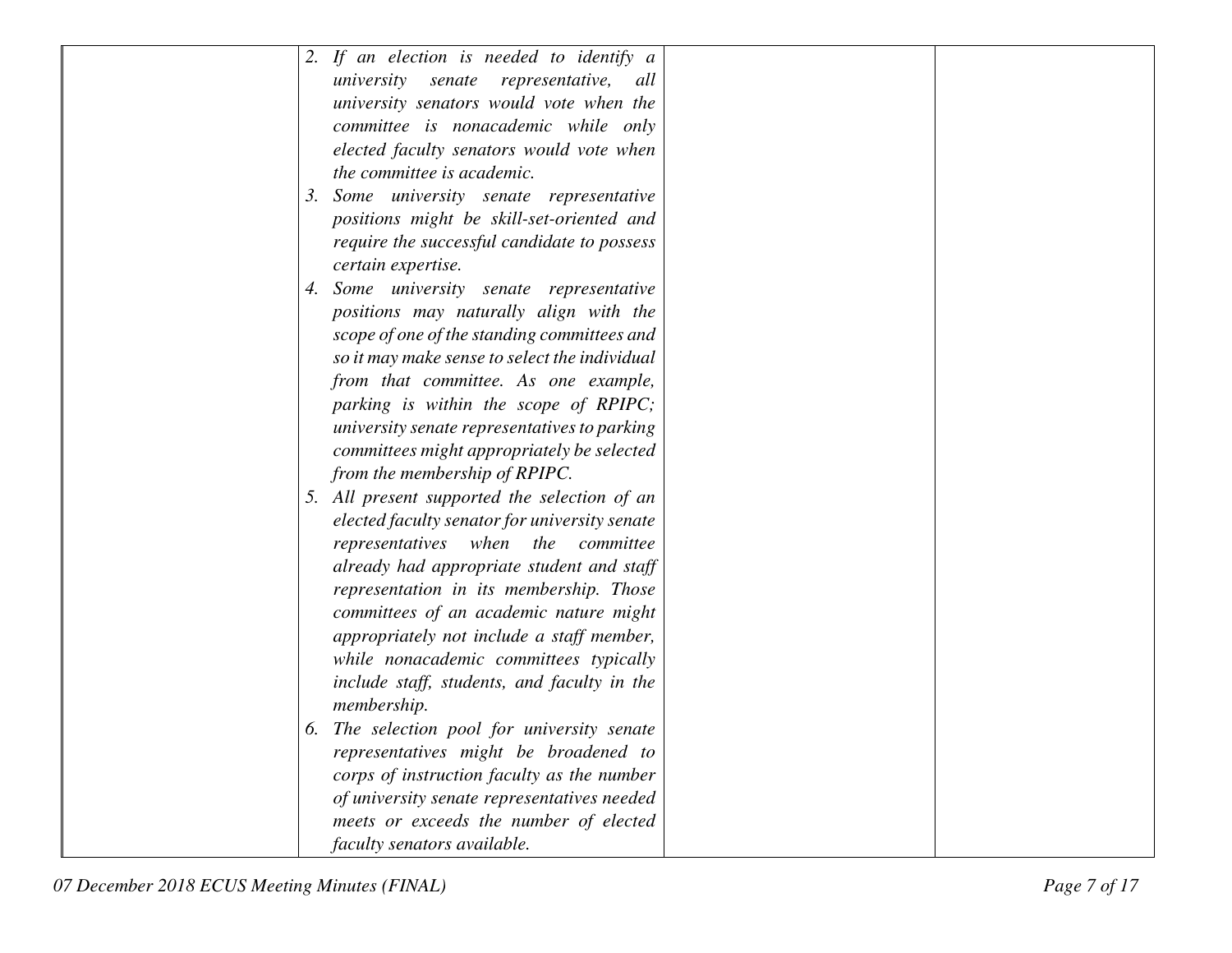## **7 Dec 2018**

| While two committees need to be confirmed             |
|-------------------------------------------------------|
| and a few details need to be clarified, the           |
| majority of the review is complete. Once              |
| polished, the document will be shared with            |
| President Dorman for publication on both the          |
| University and University Senate websites.            |
| Following up on our November discussion               |
| regarding elected faculty senators as well as         |
| those from certain committees and those with          |
| certain skill sets serving on particular              |
| committees, the proposed procedure for the            |
| identification and appointment of University          |
| Senate representatives to university-wide             |
| committees is as follows:                             |
| In February, SCoN confirms both the status<br>$\circ$ |
| (terminating, continuing, new for following           |
| year) of each committee for the following             |
| year as well as whether the current                   |
| representatives will continue serving on              |
| their university-wide committees next year            |
| and makes a list of representative openings.          |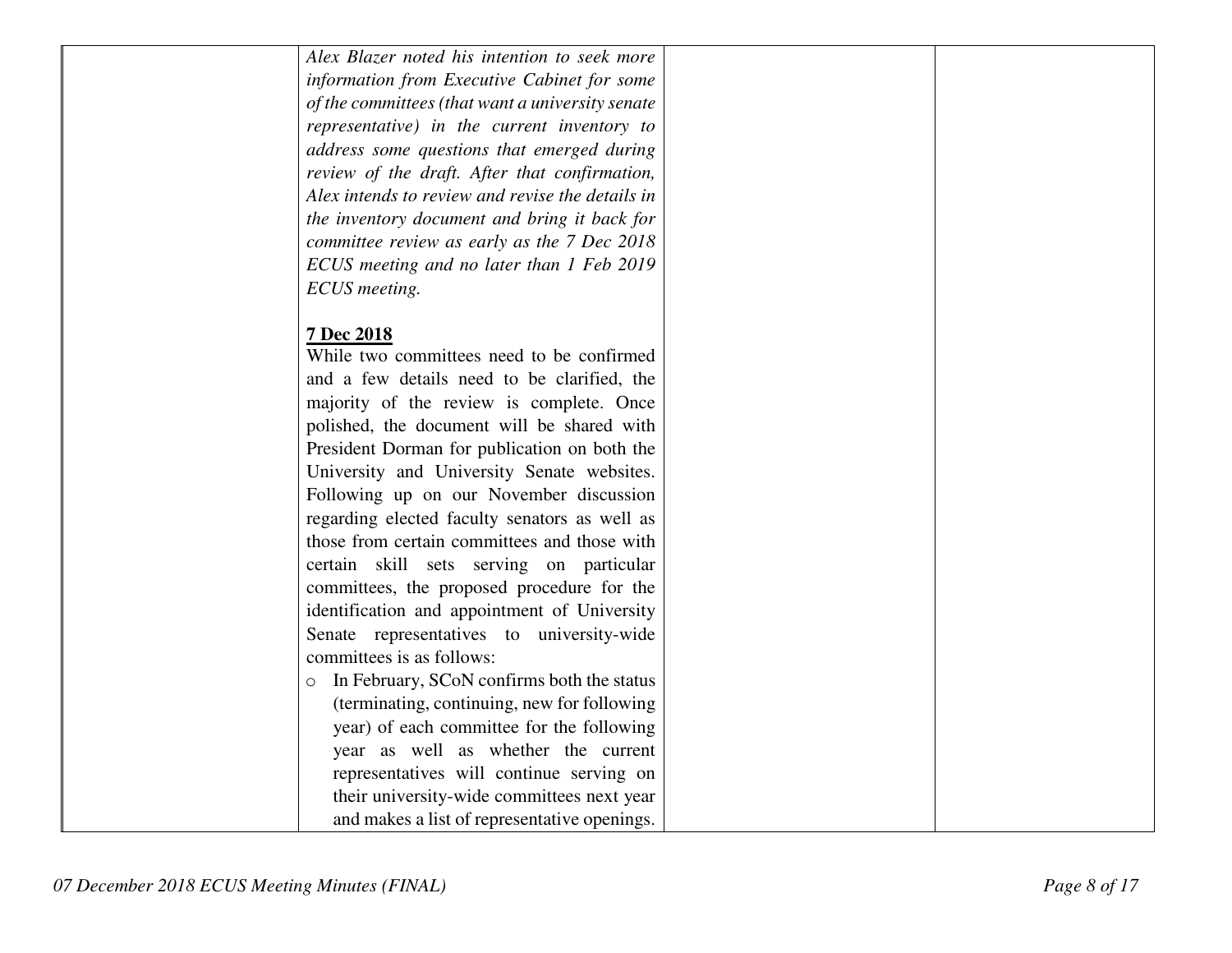|                            | In March, SCoN includes University-Wide        |
|----------------------------|------------------------------------------------|
|                            | Committee preferences in the Standing          |
|                            | Committee Preference poll sent to Elected      |
|                            | Faculty Senators. The preference poll          |
|                            | should include not only committee              |
|                            | preference, but level of interest in serving   |
|                            | on the committee.                              |
|                            | At the University Senate Organizational<br>O   |
|                            | Meeting, the University Senate reviews the     |
|                            | proposed slate of university senate            |
|                            | representative nominees for university         |
|                            | committees in addition to the slate of         |
|                            | nominees for university senate officers and    |
|                            | positions on university senate committees.     |
|                            | In each case, the university senate can        |
|                            | approve the slate either as presented or with  |
|                            | revisions.                                     |
|                            | During the academic year, when a<br>O          |
|                            | representative resigns from a committee or     |
|                            | a representative is needed for a new           |
|                            | committee, SCoN calls for a replacement or     |
|                            | volunteer, subject to the approval of the      |
|                            | university senate at its next meeting.         |
|                            | Those present supported the proposed process   |
|                            | and Alex Blazer indicated his intent to finish |
|                            | the draft by the 1 Feb 2019 ECUS meeting so    |
|                            | that the process could be implemented this     |
|                            | spring semester. Alex Blazer invited all       |
|                            | members to review the draft document that had  |
|                            | been disseminated at today's meeting and send  |
|                            | him an email with suggested revisions or       |
|                            | corrections (if any) to the draft.             |
| 2019-2020                  | 5 Oct 2018                                     |
| <b>Governance Calendar</b> | An extremely rough draft of the 2019-2020      |
|                            | Governance Calendar was handed out to those    |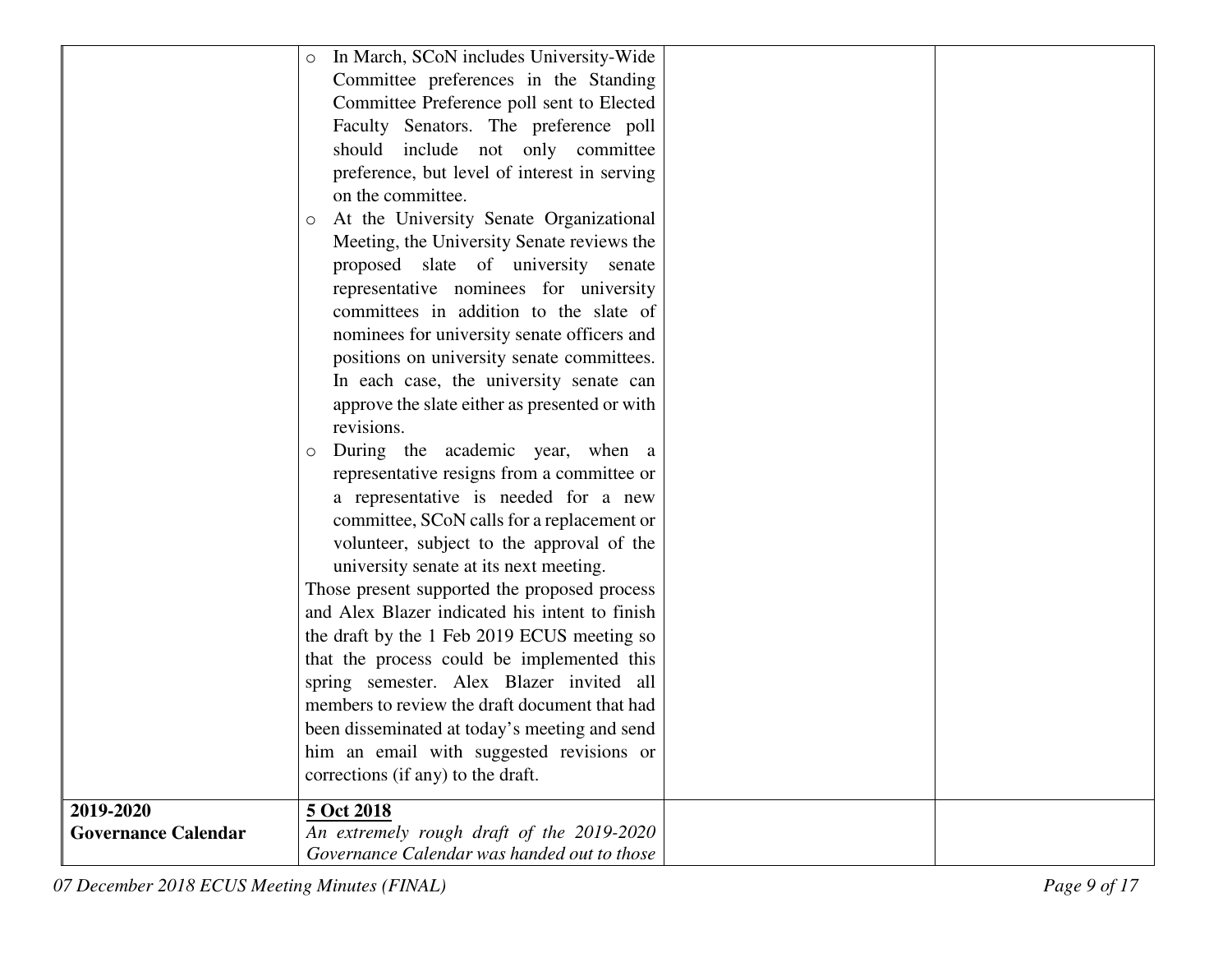| <b>Alex Blazer</b><br>in attendance. University senate officers Alex<br>Blazer, David Johnson, and Craig Turner<br>comprise the work group to draft this calendar<br>for ECUS review. The due date for completion<br>is 1 Apr 2019.<br>All events on the draft require confirmation.<br>There is room for more flexibility than is often<br>the case. As one example, spring 2020 classes<br>begin on 6 Jan 2020 and this allows the option<br>for the meetings on 6 Dec 2019 to be shifted to<br>10 Jan 2020.<br>The Provost requested a copy of the draft<br>calendar be sent to her by email so that she<br>could share it with the Executive Cabinet to<br>facilitate confirmation of events. Craig Turner<br>indicated that he would forward a copy to the<br>Provost.<br>2 Nov 2018<br>An extremely rough draft of the 2019-2020<br>Governance Calendar was handed out to those<br>in attendance. University senate officers Alex<br>Blazer, David Johnson, and Craig Turner<br>comprise the work group to draft this calendar<br>for ECUS review. The due date for completion<br>is 1 Apr 2019.<br>It was noted that the extremely rough draft<br>results from taking the previous year's<br>governance calendar and updating the<br>calendar dates and year while trying to keep all<br>events placed as consistently as possible. All<br>events on this extremely rough draft are in red<br>print to indicate that confirmation of each is<br>required. The current phase is to confirm<br>events that are advertised on the calendar such<br>as academic calendar breaks, start of classes,<br>final exam week, faculty contract start/ end |  |  |
|-------------------------------------------------------------------------------------------------------------------------------------------------------------------------------------------------------------------------------------------------------------------------------------------------------------------------------------------------------------------------------------------------------------------------------------------------------------------------------------------------------------------------------------------------------------------------------------------------------------------------------------------------------------------------------------------------------------------------------------------------------------------------------------------------------------------------------------------------------------------------------------------------------------------------------------------------------------------------------------------------------------------------------------------------------------------------------------------------------------------------------------------------------------------------------------------------------------------------------------------------------------------------------------------------------------------------------------------------------------------------------------------------------------------------------------------------------------------------------------------------------------------------------------------------------------------------------------------------------------------------------------------------------|--|--|
|                                                                                                                                                                                                                                                                                                                                                                                                                                                                                                                                                                                                                                                                                                                                                                                                                                                                                                                                                                                                                                                                                                                                                                                                                                                                                                                                                                                                                                                                                                                                                                                                                                                       |  |  |
|                                                                                                                                                                                                                                                                                                                                                                                                                                                                                                                                                                                                                                                                                                                                                                                                                                                                                                                                                                                                                                                                                                                                                                                                                                                                                                                                                                                                                                                                                                                                                                                                                                                       |  |  |
|                                                                                                                                                                                                                                                                                                                                                                                                                                                                                                                                                                                                                                                                                                                                                                                                                                                                                                                                                                                                                                                                                                                                                                                                                                                                                                                                                                                                                                                                                                                                                                                                                                                       |  |  |
|                                                                                                                                                                                                                                                                                                                                                                                                                                                                                                                                                                                                                                                                                                                                                                                                                                                                                                                                                                                                                                                                                                                                                                                                                                                                                                                                                                                                                                                                                                                                                                                                                                                       |  |  |
|                                                                                                                                                                                                                                                                                                                                                                                                                                                                                                                                                                                                                                                                                                                                                                                                                                                                                                                                                                                                                                                                                                                                                                                                                                                                                                                                                                                                                                                                                                                                                                                                                                                       |  |  |
|                                                                                                                                                                                                                                                                                                                                                                                                                                                                                                                                                                                                                                                                                                                                                                                                                                                                                                                                                                                                                                                                                                                                                                                                                                                                                                                                                                                                                                                                                                                                                                                                                                                       |  |  |
|                                                                                                                                                                                                                                                                                                                                                                                                                                                                                                                                                                                                                                                                                                                                                                                                                                                                                                                                                                                                                                                                                                                                                                                                                                                                                                                                                                                                                                                                                                                                                                                                                                                       |  |  |
|                                                                                                                                                                                                                                                                                                                                                                                                                                                                                                                                                                                                                                                                                                                                                                                                                                                                                                                                                                                                                                                                                                                                                                                                                                                                                                                                                                                                                                                                                                                                                                                                                                                       |  |  |
|                                                                                                                                                                                                                                                                                                                                                                                                                                                                                                                                                                                                                                                                                                                                                                                                                                                                                                                                                                                                                                                                                                                                                                                                                                                                                                                                                                                                                                                                                                                                                                                                                                                       |  |  |
|                                                                                                                                                                                                                                                                                                                                                                                                                                                                                                                                                                                                                                                                                                                                                                                                                                                                                                                                                                                                                                                                                                                                                                                                                                                                                                                                                                                                                                                                                                                                                                                                                                                       |  |  |
|                                                                                                                                                                                                                                                                                                                                                                                                                                                                                                                                                                                                                                                                                                                                                                                                                                                                                                                                                                                                                                                                                                                                                                                                                                                                                                                                                                                                                                                                                                                                                                                                                                                       |  |  |
|                                                                                                                                                                                                                                                                                                                                                                                                                                                                                                                                                                                                                                                                                                                                                                                                                                                                                                                                                                                                                                                                                                                                                                                                                                                                                                                                                                                                                                                                                                                                                                                                                                                       |  |  |
|                                                                                                                                                                                                                                                                                                                                                                                                                                                                                                                                                                                                                                                                                                                                                                                                                                                                                                                                                                                                                                                                                                                                                                                                                                                                                                                                                                                                                                                                                                                                                                                                                                                       |  |  |
|                                                                                                                                                                                                                                                                                                                                                                                                                                                                                                                                                                                                                                                                                                                                                                                                                                                                                                                                                                                                                                                                                                                                                                                                                                                                                                                                                                                                                                                                                                                                                                                                                                                       |  |  |
|                                                                                                                                                                                                                                                                                                                                                                                                                                                                                                                                                                                                                                                                                                                                                                                                                                                                                                                                                                                                                                                                                                                                                                                                                                                                                                                                                                                                                                                                                                                                                                                                                                                       |  |  |
|                                                                                                                                                                                                                                                                                                                                                                                                                                                                                                                                                                                                                                                                                                                                                                                                                                                                                                                                                                                                                                                                                                                                                                                                                                                                                                                                                                                                                                                                                                                                                                                                                                                       |  |  |
|                                                                                                                                                                                                                                                                                                                                                                                                                                                                                                                                                                                                                                                                                                                                                                                                                                                                                                                                                                                                                                                                                                                                                                                                                                                                                                                                                                                                                                                                                                                                                                                                                                                       |  |  |
|                                                                                                                                                                                                                                                                                                                                                                                                                                                                                                                                                                                                                                                                                                                                                                                                                                                                                                                                                                                                                                                                                                                                                                                                                                                                                                                                                                                                                                                                                                                                                                                                                                                       |  |  |
|                                                                                                                                                                                                                                                                                                                                                                                                                                                                                                                                                                                                                                                                                                                                                                                                                                                                                                                                                                                                                                                                                                                                                                                                                                                                                                                                                                                                                                                                                                                                                                                                                                                       |  |  |
|                                                                                                                                                                                                                                                                                                                                                                                                                                                                                                                                                                                                                                                                                                                                                                                                                                                                                                                                                                                                                                                                                                                                                                                                                                                                                                                                                                                                                                                                                                                                                                                                                                                       |  |  |
|                                                                                                                                                                                                                                                                                                                                                                                                                                                                                                                                                                                                                                                                                                                                                                                                                                                                                                                                                                                                                                                                                                                                                                                                                                                                                                                                                                                                                                                                                                                                                                                                                                                       |  |  |
|                                                                                                                                                                                                                                                                                                                                                                                                                                                                                                                                                                                                                                                                                                                                                                                                                                                                                                                                                                                                                                                                                                                                                                                                                                                                                                                                                                                                                                                                                                                                                                                                                                                       |  |  |
|                                                                                                                                                                                                                                                                                                                                                                                                                                                                                                                                                                                                                                                                                                                                                                                                                                                                                                                                                                                                                                                                                                                                                                                                                                                                                                                                                                                                                                                                                                                                                                                                                                                       |  |  |
|                                                                                                                                                                                                                                                                                                                                                                                                                                                                                                                                                                                                                                                                                                                                                                                                                                                                                                                                                                                                                                                                                                                                                                                                                                                                                                                                                                                                                                                                                                                                                                                                                                                       |  |  |
|                                                                                                                                                                                                                                                                                                                                                                                                                                                                                                                                                                                                                                                                                                                                                                                                                                                                                                                                                                                                                                                                                                                                                                                                                                                                                                                                                                                                                                                                                                                                                                                                                                                       |  |  |
|                                                                                                                                                                                                                                                                                                                                                                                                                                                                                                                                                                                                                                                                                                                                                                                                                                                                                                                                                                                                                                                                                                                                                                                                                                                                                                                                                                                                                                                                                                                                                                                                                                                       |  |  |
|                                                                                                                                                                                                                                                                                                                                                                                                                                                                                                                                                                                                                                                                                                                                                                                                                                                                                                                                                                                                                                                                                                                                                                                                                                                                                                                                                                                                                                                                                                                                                                                                                                                       |  |  |
|                                                                                                                                                                                                                                                                                                                                                                                                                                                                                                                                                                                                                                                                                                                                                                                                                                                                                                                                                                                                                                                                                                                                                                                                                                                                                                                                                                                                                                                                                                                                                                                                                                                       |  |  |
|                                                                                                                                                                                                                                                                                                                                                                                                                                                                                                                                                                                                                                                                                                                                                                                                                                                                                                                                                                                                                                                                                                                                                                                                                                                                                                                                                                                                                                                                                                                                                                                                                                                       |  |  |
|                                                                                                                                                                                                                                                                                                                                                                                                                                                                                                                                                                                                                                                                                                                                                                                                                                                                                                                                                                                                                                                                                                                                                                                                                                                                                                                                                                                                                                                                                                                                                                                                                                                       |  |  |
|                                                                                                                                                                                                                                                                                                                                                                                                                                                                                                                                                                                                                                                                                                                                                                                                                                                                                                                                                                                                                                                                                                                                                                                                                                                                                                                                                                                                                                                                                                                                                                                                                                                       |  |  |
|                                                                                                                                                                                                                                                                                                                                                                                                                                                                                                                                                                                                                                                                                                                                                                                                                                                                                                                                                                                                                                                                                                                                                                                                                                                                                                                                                                                                                                                                                                                                                                                                                                                       |  |  |
|                                                                                                                                                                                                                                                                                                                                                                                                                                                                                                                                                                                                                                                                                                                                                                                                                                                                                                                                                                                                                                                                                                                                                                                                                                                                                                                                                                                                                                                                                                                                                                                                                                                       |  |  |
|                                                                                                                                                                                                                                                                                                                                                                                                                                                                                                                                                                                                                                                                                                                                                                                                                                                                                                                                                                                                                                                                                                                                                                                                                                                                                                                                                                                                                                                                                                                                                                                                                                                       |  |  |
|                                                                                                                                                                                                                                                                                                                                                                                                                                                                                                                                                                                                                                                                                                                                                                                                                                                                                                                                                                                                                                                                                                                                                                                                                                                                                                                                                                                                                                                                                                                                                                                                                                                       |  |  |
|                                                                                                                                                                                                                                                                                                                                                                                                                                                                                                                                                                                                                                                                                                                                                                                                                                                                                                                                                                                                                                                                                                                                                                                                                                                                                                                                                                                                                                                                                                                                                                                                                                                       |  |  |
|                                                                                                                                                                                                                                                                                                                                                                                                                                                                                                                                                                                                                                                                                                                                                                                                                                                                                                                                                                                                                                                                                                                                                                                                                                                                                                                                                                                                                                                                                                                                                                                                                                                       |  |  |
| dates, winter break, state of the university                                                                                                                                                                                                                                                                                                                                                                                                                                                                                                                                                                                                                                                                                                                                                                                                                                                                                                                                                                                                                                                                                                                                                                                                                                                                                                                                                                                                                                                                                                                                                                                                          |  |  |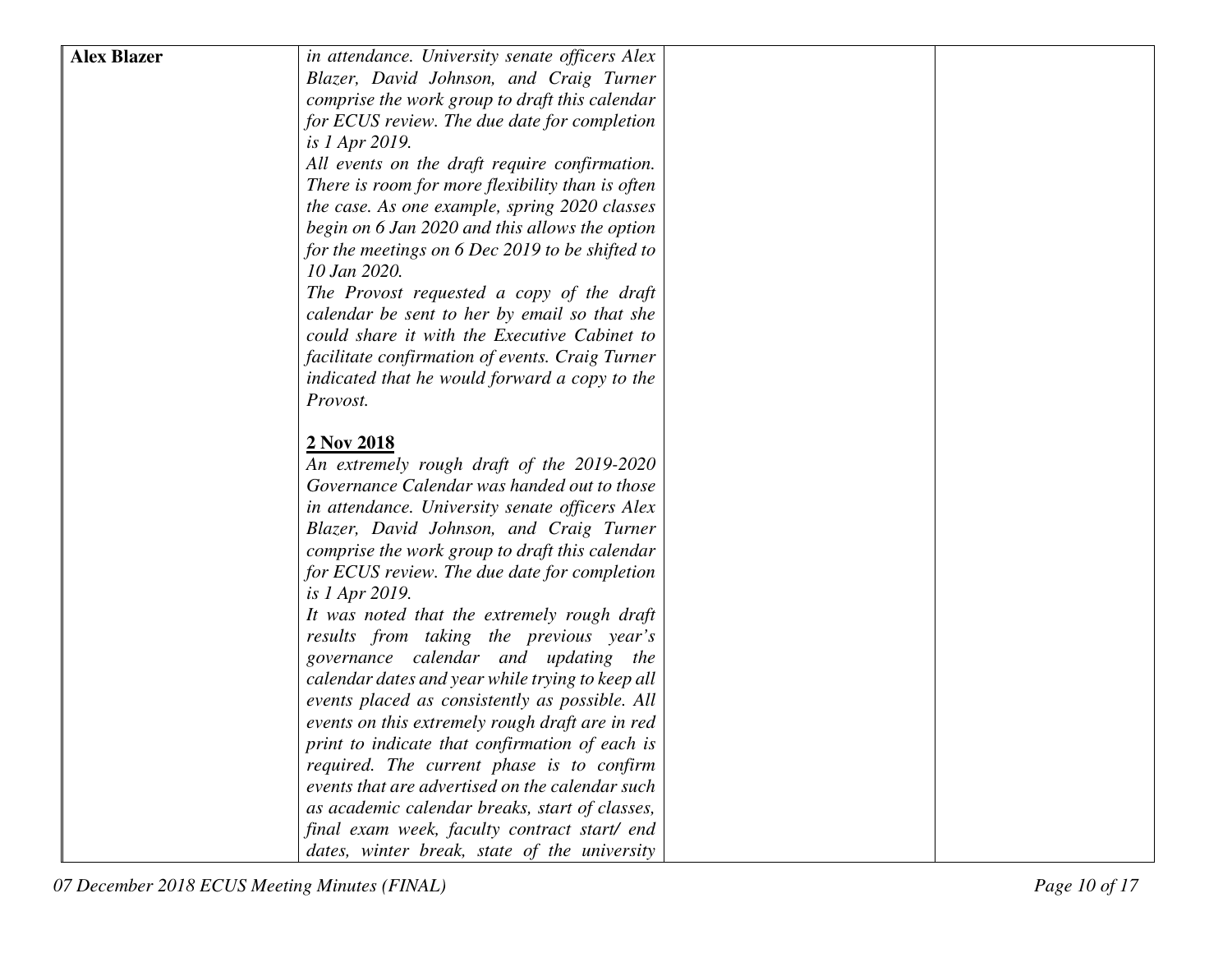| address, new faculty orientation, service        |  |
|--------------------------------------------------|--|
| recognition ceremony, inclusive excellence       |  |
| day, common reader, etc.                         |  |
| Alex Blazer had agreed to contact individuals    |  |
| to confirm some of these events and had done     |  |
| so. He reported that the service recognition     |  |
| ceremony would immediately follow the state      |  |
| of the university address on the 2019-2020       |  |
| calendar.<br>governance<br>During<br>his         |  |
| consultations, Alex received a suggestion to     |  |
| clarify that certain breaks were for the         |  |
| academic calendar and not necessarily for        |  |
| staff. This would include fall break, spring     |  |
| break, and particularly Thanksgiving break.      |  |
| Said another way, distinguish academic           |  |
| calendar break days from days on which the       |  |
| university is officially closed.                 |  |
| The work group intends to meet prior to the 7    |  |
| Dec 2018 ECUS meeting to review the              |  |
| placement of the actual governance meetings      |  |
| (department, college, university senate and its  |  |
| committees, ECUS-SCC) in the Friday from         |  |
| $2:00p$ to 5:00p common meeting blocks with      |  |
| the goal of making their relative placement as   |  |
| consistent as possible. Historically, university |  |
| senate committee meetings are placed at 2:00p    |  |
| $-3:15p$ the first Friday of the month, while    |  |
| university senate meetings are placed at $3:30p$ |  |
| $-4:45p$ on the third Friday. .One change that   |  |
| was proposed was to shift the organizational     |  |
| meetings of standing committees during which     |  |
| committee officers are elected from April to the |  |
| governance retreat.                              |  |
|                                                  |  |
| 7 Dec 2018                                       |  |
| The latest draft (dated 13 Nov 2018) of the      |  |
| 2019-2020 Governance Calendar was handed         |  |
| out to those in attendance. University senate    |  |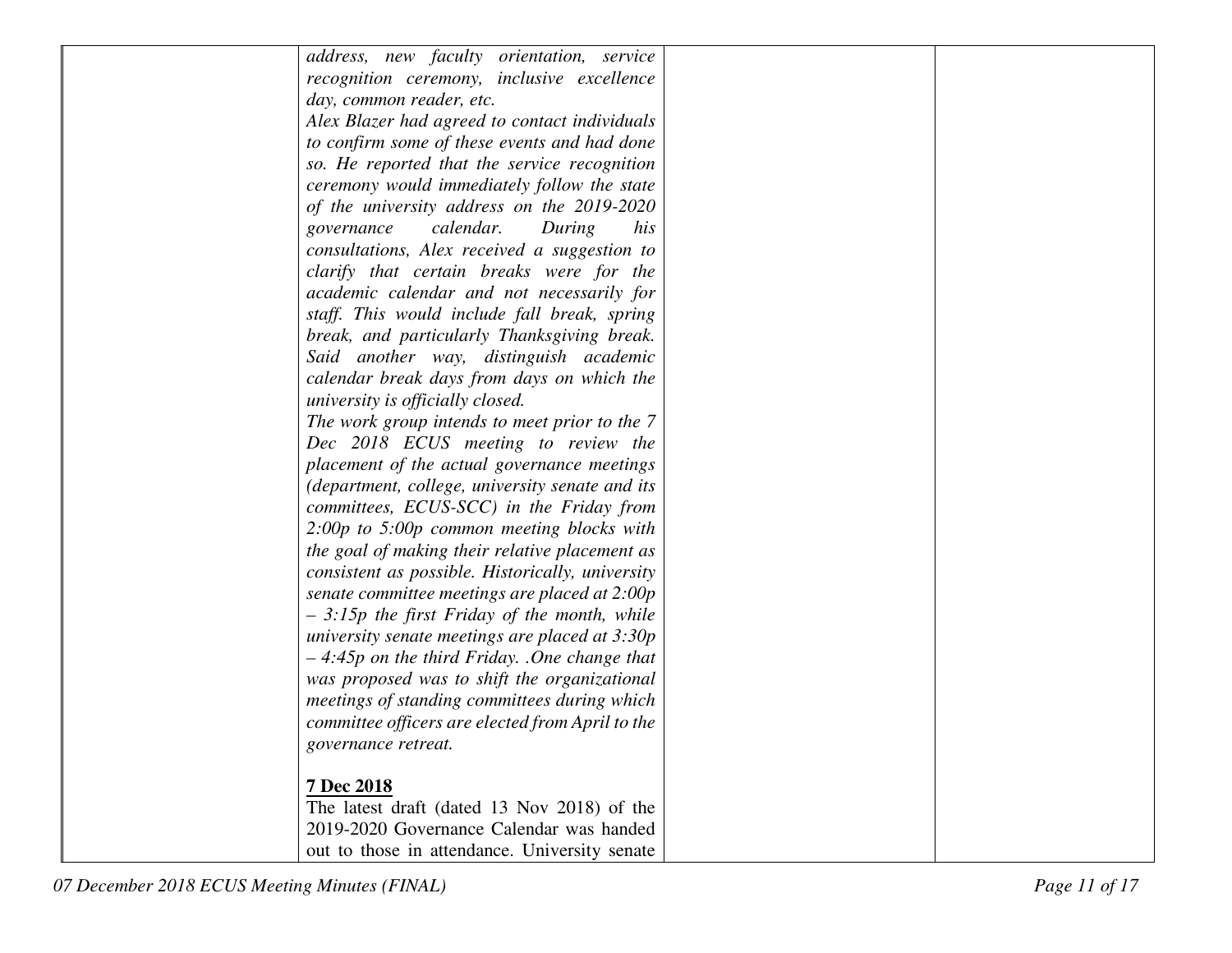| officers Alex Blazer, David Johnson, and Craig  |
|-------------------------------------------------|
| Turner comprise the work group to draft this    |
| calendar for ECUS review. The due date for      |
| completion is 1 Apr 2019.                       |
| The work group met 13 Nov 2018 to review the    |
| placement of the actual governance meetings     |
| (department, college, university senate and its |
| committees, ECUS-SCC) in the Friday from        |
| $2:00p$ to $5:00p$ common meeting blocks with   |
| the goal of making their relative placement as  |
| consistent as possible.                         |
| This was done with most months<br>$\bullet$     |
| having the university senate committee          |
| and ECUS=SCC meetings on the first              |
| Friday, College meetings on the second          |
| Friday, and department and university           |
| senate meetings on the third Friday.            |
| One exception is Feb 2020 when the              |
| state of the university address and             |
| service recognition ceremony<br>are             |
| scheduled for the second Friday                 |
| displacing the college meetings to the          |
| fourth Friday of February.                      |
| The terms Break and Holiday are                 |
| applied to events for which classes are         |
| cancelled or the university is closed,          |
| respectively.                                   |
| o For example, during the two-day               |
| Fall Break in October 2019,                     |
| classes do not meet and the                     |
| university is still open with staff             |
| reporting to work.                              |
| immediately<br>The<br>Wednesday<br>O            |
| preceding Thanksgiving is labeled               |
| Thanksgiving Break as again                     |
| classes are cancelled and the                   |
| university is still open with staff             |
| reporting to work. In contrast, the             |

07 December 2018 ECUS Meeting Minutes (FINAL)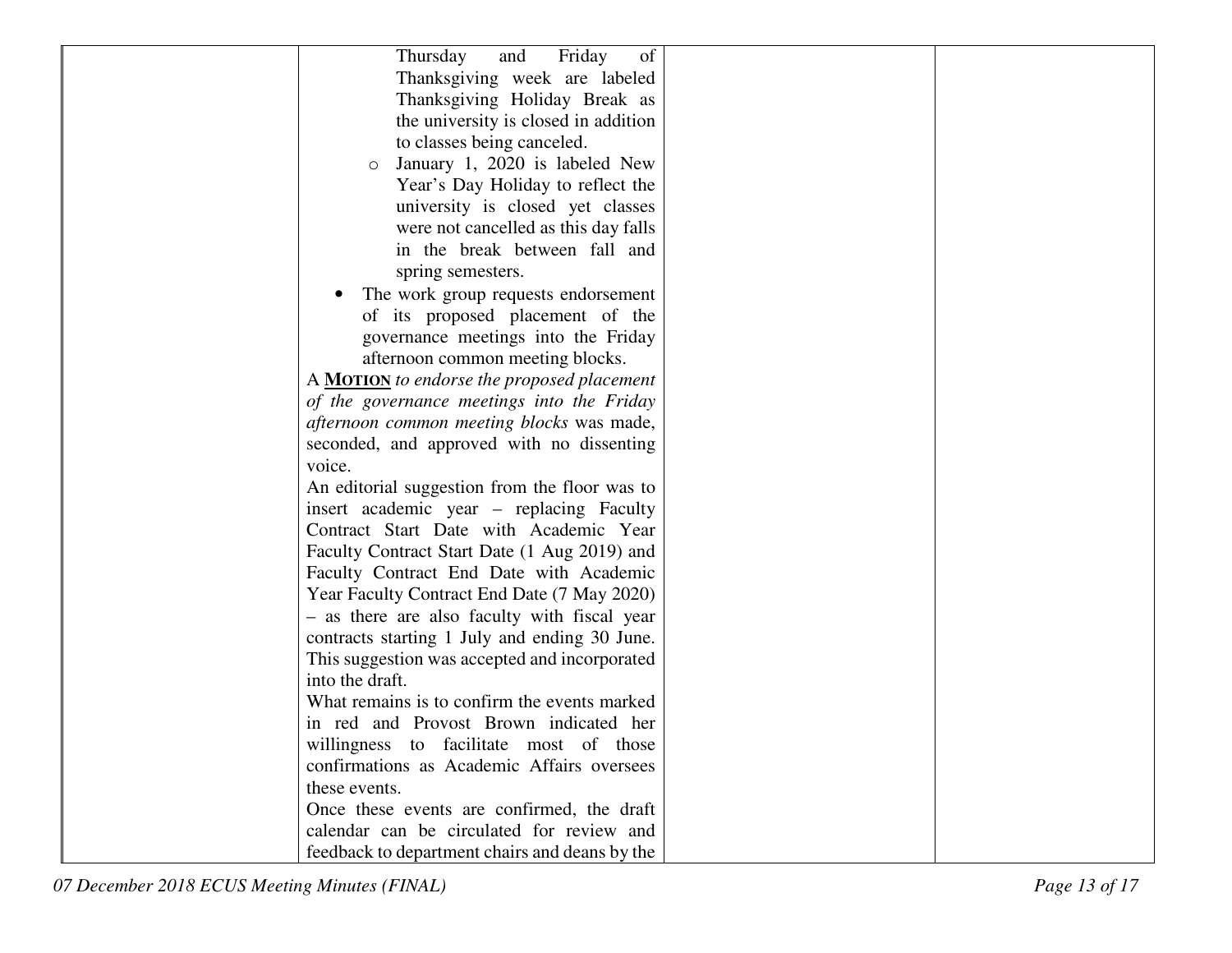|                           | provost and also be presented for review and    |  |
|---------------------------|-------------------------------------------------|--|
|                           | feedback to the university senate at its 15 Feb |  |
|                           | 2019 meeting. Any feedback received from        |  |
|                           | these reviews can be processed at the 1 Mar     |  |
|                           | 2019 ECUS meeting. The calendar can then be     |  |
|                           | adopted by ECUS at either its 1 Mar 2019        |  |
|                           | meeting or its 29 Mar 2019 meeting to comply    |  |
|                           | with the 1 April completion deadline.           |  |
| <b>VII. New Business</b>  |                                                 |  |
| Actions/Recommendations   |                                                 |  |
| <b>Consent Agenda for</b> | Alex Blazer noted that a consent agenda could   |  |
| <b>ECUS Meetings</b>      | be used to attend to the routine matters of     |  |
|                           | agenda and minutes approval that are typically  |  |
| <b>Alex Blazer</b>        | approved with no discussion. Those present      |  |
|                           | favored not adopting a consent agenda at this   |  |
|                           | time noting that current practice was           |  |
|                           | sufficiently efficient.                         |  |
| <b>Open Discussion</b>    | Alex Blazer invited open discussion.            |  |
|                           | 1. Faculty Salary Review Task Force John        |  |
|                           | Swinton provided the following update           |  |
|                           | regarding the work of this task force on        |  |
|                           | which he serves as university senate            |  |
|                           | representative.                                 |  |
|                           | a. The task force is cleaning up the data       |  |
|                           | to ensure that appropriate and current          |  |
|                           | CIP (Classification of Instructional            |  |
|                           | Programs) codes are being affixed to            |  |
|                           | each faculty member. These CIP codes            |  |
|                           | are administered by the United States           |  |
|                           | Department of Education's National              |  |
|                           | Center for<br>Education<br><b>Statistics</b>    |  |
|                           | (NCES) and are updated once a decade            |  |
|                           | most recently updated in 1990, 2000,            |  |
|                           | and 2010.                                       |  |
|                           | b. The task force is attempting to              |  |
|                           | determine salary bands providing a              |  |
|                           | maximum, minimum, and midpoint                  |  |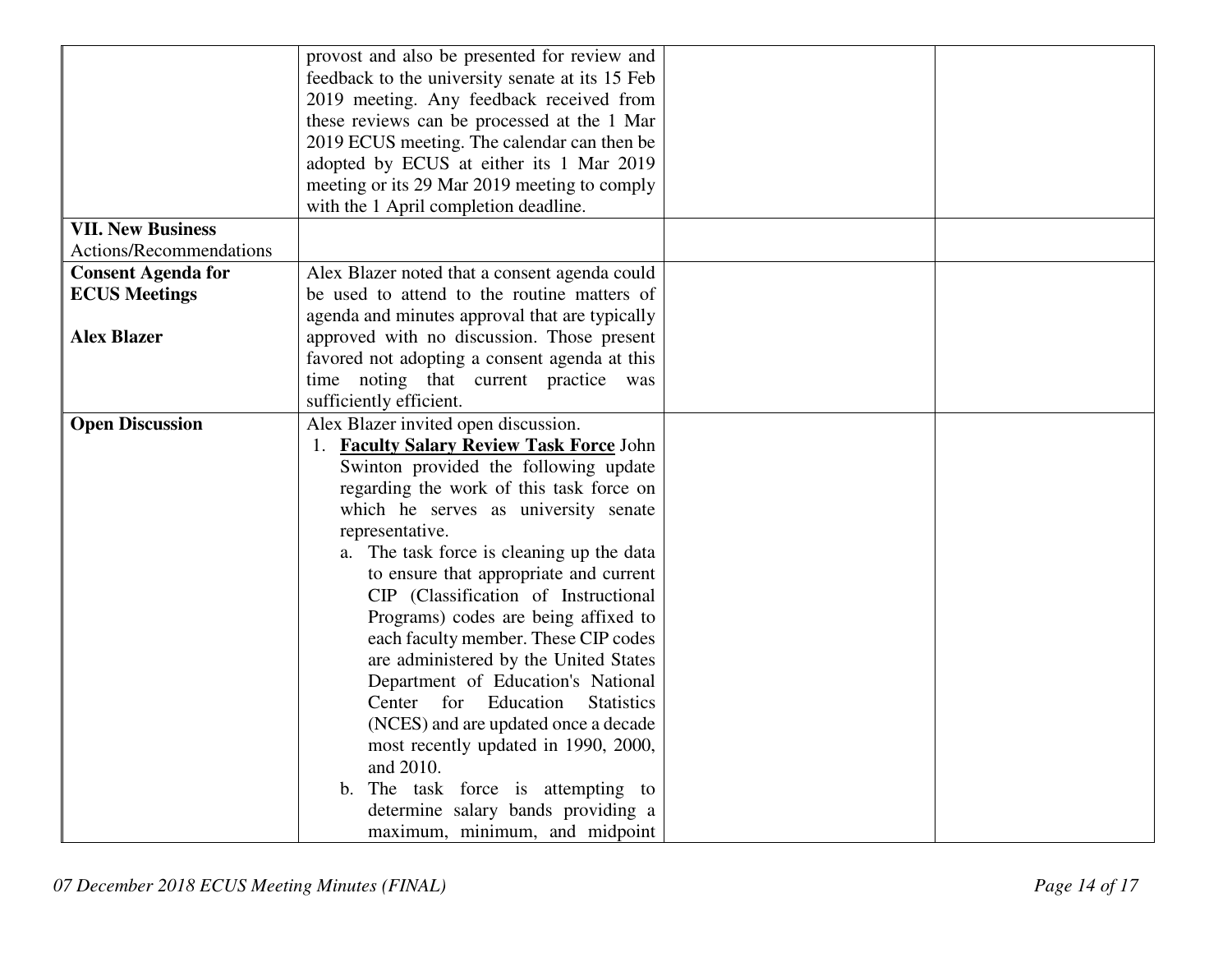|                           | (likely use median) salary for each                 |
|---------------------------|-----------------------------------------------------|
|                           |                                                     |
|                           | rank and CIP coded discipline.                      |
|                           | c. The task force is confirming with the            |
|                           | Executive Cabinet whether or not the                |
|                           | additional schools the task force                   |
|                           | submitted for inclusion in the                      |
|                           | comparison<br>group<br>have<br>been                 |
|                           | approved. This comparison group was                 |
|                           | initially populated by the comparator               |
|                           | schools determined by the Board of                  |
|                           | Regents and the aspirational schools                |
|                           | included in the task force charge.                  |
|                           | d. The task force is attempting to assure           |
|                           | that there are a sufficient number of               |
|                           | schools in the comparison group to run              |
|                           | a report in the CUPA-HR Data on                     |
|                           | Demand environment that would                       |
|                           | ideally provide the numbers forming                 |
|                           | the salary bands.                                   |
|                           | <b>Staff Salary Study Provost Brown noted</b><br>2. |
|                           | that a consulting firm (SIBSON) is active           |
|                           | updating the salary study for staff and             |
|                           | senior administrators. The comparison               |
|                           | group for this study is the one that was            |
|                           | approved by Executive Cabinet for use by            |
|                           | the faculty salary task force. As searches          |
|                           | for senior administrators must compete              |
|                           | with comparable opportunities at other              |
|                           | USG institutions, some of the schools               |
|                           | from the comprehensive and R1 sectors of            |
|                           | the USG will be included in the senior              |
|                           | administrative position comparison group.           |
| <b>VIII. Next Meeting</b> |                                                     |
| (Tentative Agenda,        |                                                     |
| Calendar)                 |                                                     |
| 1. Calendar               | 25 Jan 2019 @ 3:30pm Univ. Senate A&S 2-72          |
|                           | 01 Feb 2019 @ 2:00pm ECUS Parks 301                 |
|                           | 01 Feb 2019 @ 3:30pm ECUS-SCC Parks 301             |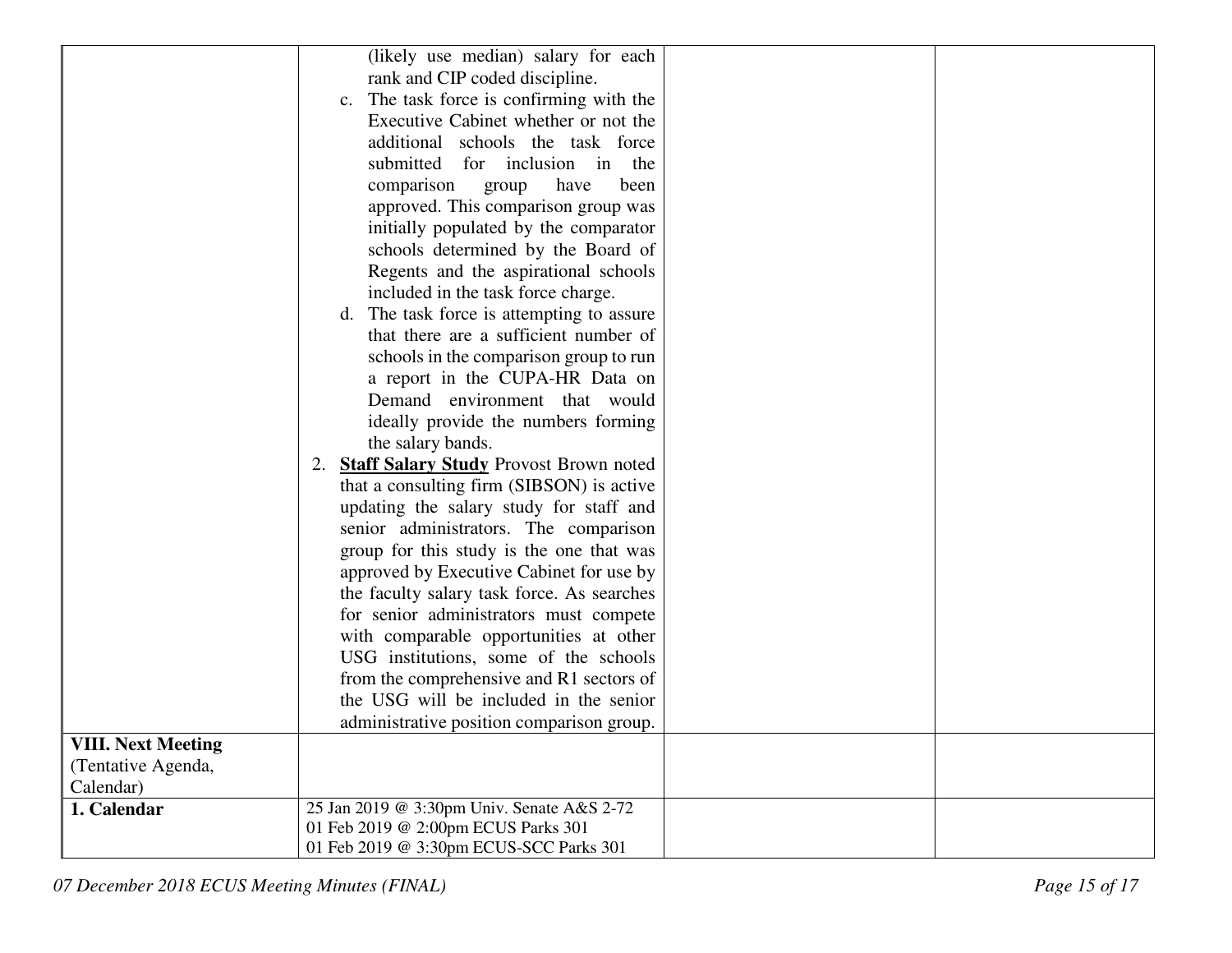| 2. Tentative Agenda | Some of the deliberation today may have<br>generated tentative agenda items for future<br>ECUS and ECUS-SCC meetings. |                      | Alex Blazer to ensure that<br>such items (if any) are<br>added to the agenda of a<br>future meeting of ECUS or |
|---------------------|-----------------------------------------------------------------------------------------------------------------------|----------------------|----------------------------------------------------------------------------------------------------------------|
|                     |                                                                                                                       |                      | ECUS-SCC.                                                                                                      |
| IX. Adjournment     | As there was no further business to consider, a The motion to adjourn was                                             |                      |                                                                                                                |
|                     | <b>MOTION</b> to adjourn the meeting was made and approved and the meeting                                            |                      |                                                                                                                |
|                     | seconded.                                                                                                             | adjourned at 3:04pm. |                                                                                                                |

### **Distribution:**

First; To Committee Membership for Review Second: Posted to the Minutes Website

**Approved by:**<br>Committee Chairperson (Including this Approval by chair at committee discretion)